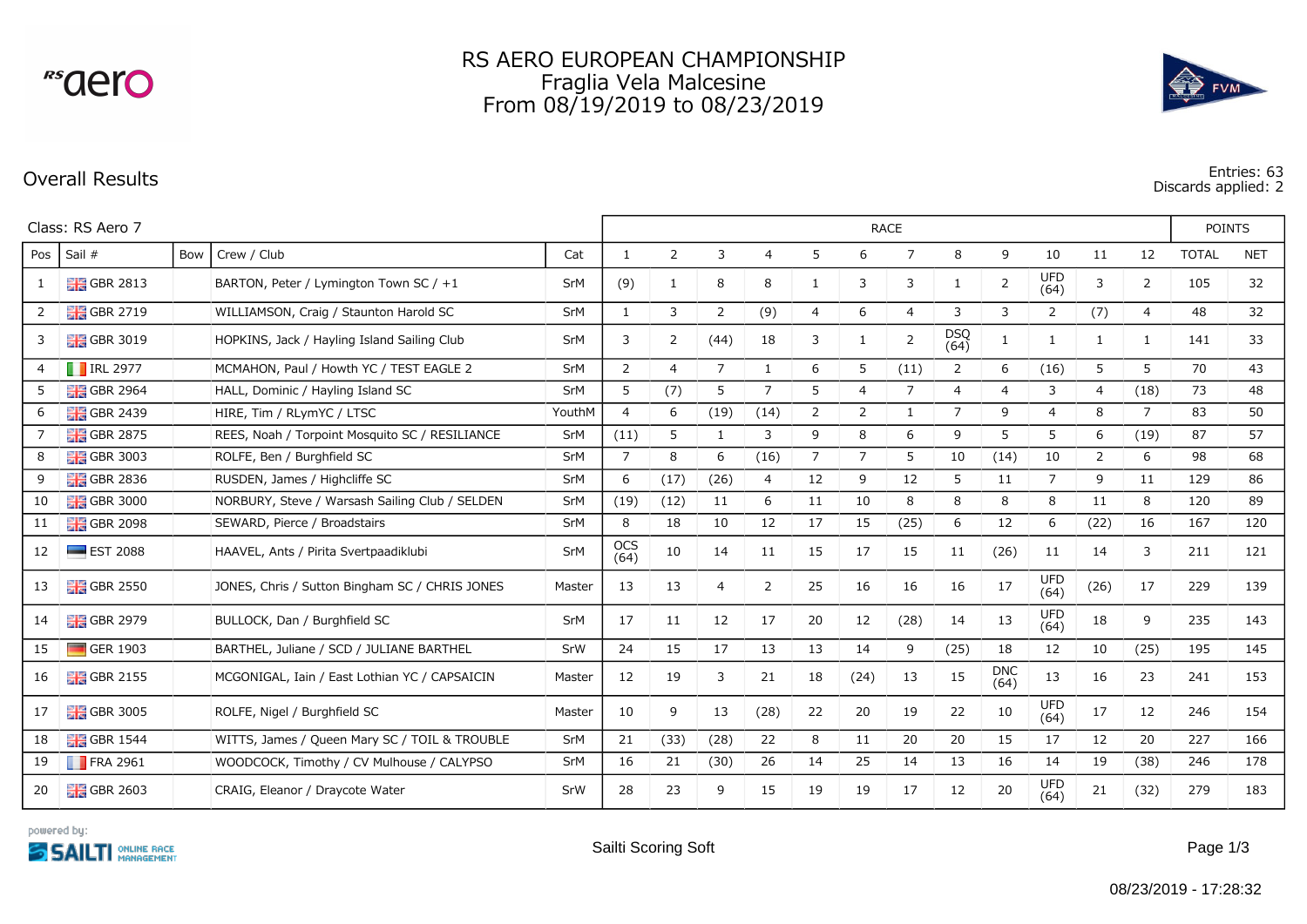| 21 | $\Box$ GER 1541          | NANN, Philip / Blankeneser Segel-Club /             | SrM        | 31                 | 25                 | (62) | (32)               | 10                 | 13                 | 31                 | 29                 | $\overline{7}$     | 9                  | 13               | 21                 | 283 | 189 |
|----|--------------------------|-----------------------------------------------------|------------|--------------------|--------------------|------|--------------------|--------------------|--------------------|--------------------|--------------------|--------------------|--------------------|------------------|--------------------|-----|-----|
| 22 | <b>H</b> GBR 3032        | PENTY, Martin / Beaver sc                           | Master     | 26                 | 16                 | 16   | 10                 | (27)               | 26                 | 22                 | 21                 | 23                 | (28)               | 27               | 13                 | 255 | 200 |
| 23 | <b>BHS</b> GBR 2572      | HILL, Andy / Warsash SC                             | SrM        | 14                 | 24                 | (34) | 5                  | 24                 | 23                 | 24                 | 23                 | 28                 | 23                 | 28               | (33)               | 283 | 216 |
| 24 | <b>H</b> GBR 1336        | GALLIVAN, Joe / Lymington Town Sailing Club / SPEED | SrM        | 22                 | 27                 | 20   | 24                 | 16                 | <b>DNC</b><br>(64) | <b>DNC</b><br>(64) | 18                 | 25                 | 25                 | 15               | 30                 | 350 | 222 |
| 25 | $\frac{1}{20}$ GBR 2502  | CHAPLIN, Peter / Burghfield SC                      | Master     | 29                 | 22                 | 25   | <b>DSQ</b><br>(64) | 21                 | 27                 | 21                 | 19                 | 22                 | <b>UFD</b><br>(64) | 25               | 15                 | 354 | 226 |
| 26 | <b>H</b> GBR 2907        | STOREY, Ed / Yorkshire Dales SC                     | SrM        | 35                 | 20                 | 23   | (39)               | 23                 | 18                 | 32                 | 32                 | (38)               | 22                 | 20               | 14                 | 316 | 239 |
| 27 | <b>H</b> GBR 2989        | PEARCE, Charlie / Dabchicks Sailing Club            | SrM        | 36                 | (40)               | 21   | 23                 | 26                 | 22                 | 27                 | (56)               | 24                 | 24                 | 23               | 29                 | 351 | 255 |
| 28 | NED 1447                 | STAPEL, Floris / WSV Braassemermeer                 | SrM        | 23                 | 32                 | 18   | 27                 | 30                 | 28                 | 26                 | (42)               | (34)               | 20                 | 31               | 22                 | 333 | 257 |
| 29 | $\Box$ GER 1326          | BENEKER, Thomas / WYCHB / AERODOM                   | SrM        | 15                 | <b>DSQ</b><br>(64) | 43   | 25                 | 28                 | 21                 | 23                 | 33                 | <b>DSQ</b><br>(64) | 27                 | 34               | 24                 | 401 | 273 |
| 30 | $\frac{1}{200}$ GBR 1062 | PHILLIPS, Dan / Filey                               | SrM        | 20                 | 35                 | 24   | (44)               | 33                 | 33                 | 18                 | 24                 | 31                 | 29                 | (36)             | 26                 | 353 | 273 |
| 31 | $\frac{1}{20}$ GBR 2168  | MACCHI, Tomaso / Weston Sailing Club                | SrM        | (39)               | 38                 | 15   | 19                 | 34                 | 29                 | 37                 | 36                 | 32                 | <b>UFD</b><br>(64) | 24               | 28                 | 395 | 292 |
| 32 | $\Box$ GER 2591          | WACHNER, Florian / LSC-BS / AERFLOW                 | YouthW     | 38                 | 29                 | 40   | (46)               | 32                 | 37                 | 29                 | 26                 | 19                 | 15                 | 30               | (47)               | 388 | 295 |
| 33 | $\frac{1}{200}$ GBR 3002 | PECKHAM, Jane / GUrnard Sailing Club                | Master     | 27                 | (36)               | 27   | (36)               | 29                 | 30                 | 36                 | 30                 | 36                 | 21                 | 29               | 36                 | 373 | 301 |
| 34 | $\frac{12}{10}$ GBR 2988 | PECKHAM, Giles / Gurnard SC / GILES PECKHAM         | Master     | 25                 | 14                 | 61   | <b>DNC</b><br>(64) | <b>DNC</b><br>(64) | <b>DNC</b><br>64   | 10                 | 27                 | 21                 | 18                 | <b>DNC</b><br>64 | 10                 | 442 | 314 |
| 35 | $GBR$ 2146               | CRAVEN, Nick / Scammonden WSC                       | SrM        | 34                 | 26                 | 29   | (49)               | 36                 | 32                 | 35                 | 35                 | 29                 | 33                 | (38)             | 27                 | 403 | 316 |
| 36 | USA 2975                 | AKER, Eric / None                                   | Master     | 33                 | 30                 | 31   | 20                 | 35                 | <b>DNC</b><br>(64) | <b>DNC</b><br>(64) | 40                 | 27                 | 30                 | 45               | 40                 | 459 | 331 |
| 37 | $\blacksquare$ NOR 1431  | KARLSON, Cathrine Witnes / Risør Seilforening /     | SrW        | 30                 | 37                 | 52   | 31                 | <b>DNC</b><br>(64) | 34                 | 30                 | 28                 | 37                 | <b>UFD</b><br>(64) | 42               | 34                 | 483 | 355 |
| 38 | $\Box$ GER 1909          | DOMRES, Jörn / SVH / AERO-TIC                       | Master     | 41                 | 39                 | 38   | (45)               | 38                 | 31                 | 42                 | (50)               | 43                 | 38                 | 32               | 31                 | 468 | 373 |
| 39 | $\frac{1}{200}$ GBR 2659 | MILLS, Jon / South Caernarvonshire Yacht Club       | Master     | 32                 | 41                 | 32   | 38                 | 37                 | 42                 | (46)               | 31                 | 39                 | (48)               | 35               | 46                 | 467 | 373 |
| 40 | $NED$ 2373               | BOS, Arwin / WSV Buurman                            | SrM        | 40                 | 48                 | 33   | 37                 | 40                 | 36                 | 44                 | (53)               | 45                 | 32                 | 33               | <b>DNC</b><br>(64) | 505 | 388 |
| 41 | $\blacksquare$ NED 2349  | VAN DEN BOOGAARD, Karlijn / Vinkeveen-Abcoude       | SrW        | 42                 | (51)               | 35   | 30                 | 39                 | 41                 | 43                 | 38                 | 41                 | 39                 | (52)             | 42                 | 493 | 390 |
| 42 | USA 2276                 | SOLNICK, David / Fraglia Vela Riva                  | Master     | 37                 | 31                 | (49) | 47                 | 43                 | 40                 | 33                 | 39                 | 46                 | 34                 | 47               | (48)               | 494 | 397 |
| 43 | $\frac{1}{200}$ GBR 2952 | HEMSLEY, Catherine / Felpham SC                     | Master     | <b>DNC</b><br>(64) | <b>DNC</b><br>(64) | 42   | 29                 | 41                 | 39                 | 40                 | 43                 | 47                 | 37                 | 39               | 45                 | 530 | 402 |
| 44 | $\equiv$ USA 2974        | SHAW, William / Barrington Yacht Club / WILLIAM H   | Master     | 18                 | 28                 | 39   | 40                 | <b>DNC</b><br>(64) | <b>DNC</b><br>(64) | <b>DNC</b><br>64   | 17                 | 30                 | 44                 | <b>DNC</b><br>64 | <b>DNC</b><br>64   | 536 | 408 |
| 45 | NED 2920                 | COLE, Mark / GWV de Vrijbuiter                      | SrM        | 51                 | 46                 | 57   | 34                 | <b>DNC</b><br>(64) | <b>DNC</b><br>(64) | 38                 | 34                 | 40                 | 19                 | 48               | 51                 | 546 | 418 |
| 46 | $\frac{1}{200}$ GBR 2346 | WILDE, Andrew / Burghfield SC / WHITE TIP           | SrM        | 44                 | 34                 | 36   | 35                 | 31                 | 38                 | <b>DNC</b><br>(64) | <b>DNC</b><br>(64) | <b>DNC</b><br>64   | <b>DNC</b><br>64   | 41               | 37                 | 552 | 424 |
| 47 | $\epsilon$ ESP 3021      | ROLDAN, Toni / Club Nàutic Llançà / BOTAREM         | <b>SrM</b> | 49                 | 45                 | 45   | 53                 | <b>DNC</b><br>(64) | <b>DNC</b><br>(64) | 39                 | 45                 | 33                 | 42                 | 44               | 41                 | 564 | 436 |